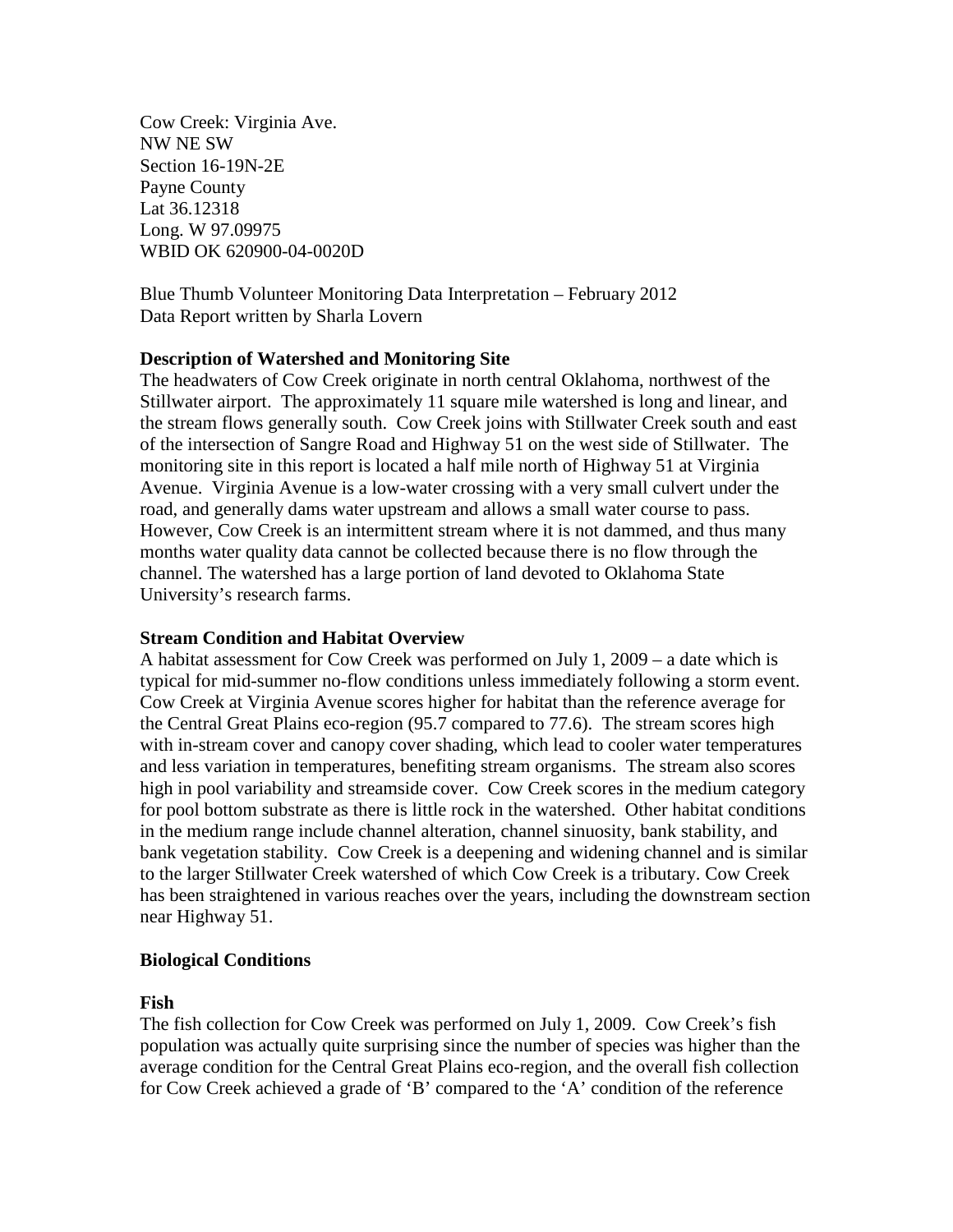condition. Only one pollution sensitive benthic species (suckermouth minnow) was found, and a higher proportion (94%) of pollution tolerant species was found at Cow Creek compared to the reference condition (74%). More than half of the total fish collection was bluegill sunfish (34) and longear sunfish (82). Greater than 5 individuals of the following fish species were found: green sunfish (11), golden shiner (9), yellow bullhead catfish (7), mosquitofish (8), and logperch (7). Less than 5 individuals of the following fish species were found: gizzard shad, red shiner, common carp, suckermouth minnow, black bullhead catfish, orangespotted sunfish, largemouth bass, and white crappie. There were very few insectivorous cyprinids (minnows that eat insects) found, thus inferring that the food quality at Cow Creek is of low quality.

# **Benthic Macroinvertebrates (bugs)**

As a ponded and intermittent stream, there is more reason for Cow Creek to have a lower score compared to reference conditions and it did score a "C" on July 1, 2009. On this date, there were a total of 11 macroinvertebrate species found in the Cow Creek (Virginia Ave.) rocky riffle sample. Possibly the woody vegetative cover over the majority of the stream helps this situation for the reference condition has 16 species. The community's tolerance to pollution is higher than the reference condition and there is less evenness in the spread of organisms across species, since 49% of the sample were of the gathering feeding group and 37% of the sample was Chironomidae (midge fly).

#### **Chemical Condition**

#### **Dissolved Oxygen**

The dissolved oxygen content of Cow creek displays poor (low) saturation levels except in the spring samples. The average of all records was at 41% oxygen saturation which is below the normal low limit of 80%. Readings were in the normal range for dissolved oxygen (in terms of ability to support all aquatic life) for two months: 105% in March 2009 and 115% in April 2009. The spring rains make the stream come alive again for this intermittent system.

# **pH**

The pH ranged from 7.4 to 7.8 with an average of 7.5, a normal range for pH.

# **Soluble Nitrogen (Nitrate, Nitrite, and Ammonia combined)**

The estimate of soluble Nitrogen for Cow Creek is 0.68mg/L N which appears in the normal range. Nitrate and Nitrite were consistently below detection limits. Ammonia levels have been consistently below detection limits except for one sample at 0.1mg/L N in February 2009.

# **Orthophosphate Phosphorous**

Orthophosphate levels had an average reading of 0.113mg/L P for the Fall 2008 and Spring 2009 samples, however in the spring when rain caused the stream to flow more consistently, the P values fell in the Normal range. The normal range for orthophosphate is up to  $0.05$ mg/L P.